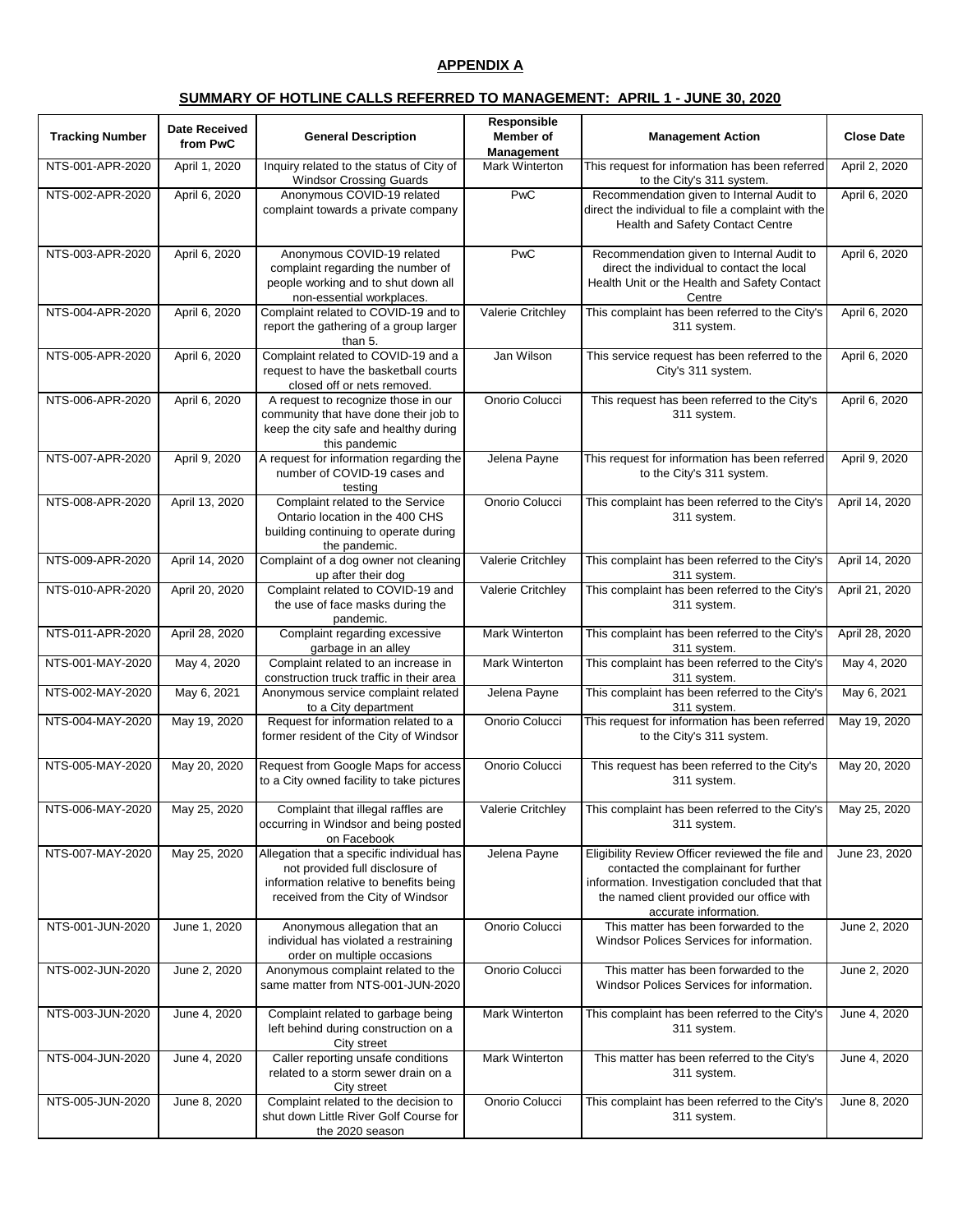# **APPENDIX A**

# **SUMMARY OF HOTLINE CALLS REFERRED TO MANAGEMENT: APRIL 1 - JUNE 30, 2020**

| <b>Tracking Number</b> | Date Received<br>from PwC | <b>General Description</b>                                                                                                                    | Responsible<br><b>Member</b> of<br><b>Management</b> | <b>Management Action</b>                                                                                                                                                | <b>Close Date</b> |
|------------------------|---------------------------|-----------------------------------------------------------------------------------------------------------------------------------------------|------------------------------------------------------|-------------------------------------------------------------------------------------------------------------------------------------------------------------------------|-------------------|
| NTS-006-JUN-2020       | June 10, 2020             | Anonymous caller expresses their<br>opinion on police services and the law                                                                    | Onorio Colucci                                       | Matter forwarded to administration for<br>information                                                                                                                   | June 10, 2020     |
| NTS-007-JUN-2020       | June 11, 2020             | Same individual from NTS-004-JUN-<br>2020 called back to say thank you for<br>the immediate response to the unsafe<br>conditions              | Mark Winterton                                       | Matter forwarded to administration for<br>information                                                                                                                   | June 11, 2020     |
| NTS-008-JUN-2020       | June 15, 2020             | Service request to have a dead rat<br>removed from the area.                                                                                  | <b>Mark Winterton</b>                                | This service request has been referred to the<br>City's 311 system.                                                                                                     | June 15, 2020     |
| NTS-010-JUN-2020       | June 16, 2020             | Complaint with respect to a matter<br>unrelated to the City of Windsor.                                                                       | Onorio Colucci                                       | No action required                                                                                                                                                      | June 17, 2020     |
| NTS-011-JUN-2020       | June 17, 2020             | Complaint with respect to a matter<br>unrelated to the City of Windsor.                                                                       | Onorio Colucci                                       | No action required                                                                                                                                                      | June 17, 2020     |
| NTS-012-JUN-2020       | June 17, 2020             | Caller expresses their disappointment<br>that Windsor-Essex has not moved to<br>Stage 2 of the Province's reopening<br>framework              | Onorio Colucci                                       | Matter forwarded to administration for<br>information                                                                                                                   | June 17, 2020     |
| NTS-013-JUN-2020       | June 25, 2020             | City management advised PwC<br>regarding a fraudulent activity made<br>against a City department.                                             | Onorio Colucci                                       | Management investigated the issue and has<br>implemented strengthened procedures and<br>internal controls to further protect the City<br>from such fraudulent activity. | June 29, 2020     |
| NTS-014-JUN-2020       | June 24, 2020             | Anonymous caller expressing their<br>displeasure that Windsor-Essex has<br>not progressed to Stage 2 of the<br>Province's reopening framework | Onorio Colucci                                       | Matter forwarded to administration for<br>information                                                                                                                   | June 24, 2020     |